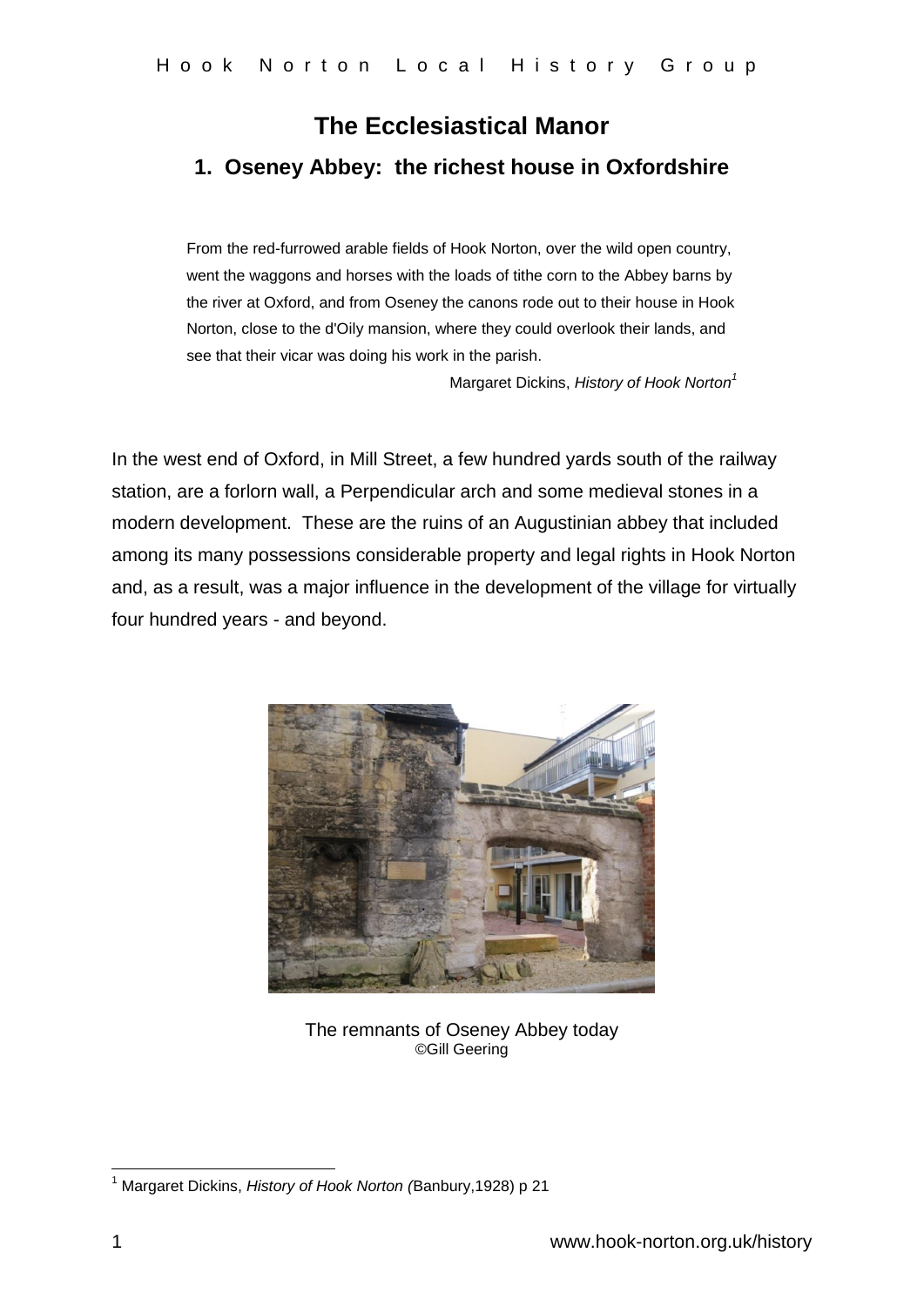Oseney Abbey was founded in 1129 by Hook Norton's Lord of the Manor, the second Robert d'Oilly, and his wife, Edith Forne. John Leland, a sixteenth-century antiquarian, tells the story:

> This Robert began the Priorie of Blake Chanons [Black Canons] at Oseney by Oxford emong the Isles that Isis Ryver ther makith.

> Sum write that this was the occasion of making of it. Edith used to walk out of Oxford Castelle with her Gentilwomen to solace and that often tymes, wher yn a certen place in a tre as often as she came certen pies [magpies] usid to gether to it, and ther to chattre, and as it wer to speke onto her. Edithe much marveling at this matier, and was sumtyme sore ferid [afraid] as by a wonder.

> Wherapon she sent for one Radulph, a Chanon of S. Frediswides, a Man of a vertuus Life and her Confessor, asking hym Counsel: to whom he answered, after that he had seene the fascion of the Pies Chattering only at her Cumming, that she should builde sum Chirch or Monasterie in that Place. Then she entreatid her Husband to build a Priorie, and so he did, making Radulph the first Prior of it.

> > John Leland, *The Itinerary of John Leland* The Antiquary. V. II.

Inspired by Ralf's interpretation of chattering magpies as representing restless souls in Purgatory, Edith did indeed instigate the foundation of the priory church of St Mary on Oseney island.

Although his uncle Robert d'Oilly had been a powerful Norman magnate who had come over with William of Normandy, Robert II d'Oilly struggled to maintain his place at court. Henry I had surrounded himself with new men, but he was willing to propose a political marriage that solved Robert's problems, and perhaps his own. Edith Forne, the king's former concubine and mother of his son Robert fitzRoy, became Robert's wife. Apart from Hook Norton, Robert possessed many other manors and titles, which were augmented by Edith's dower of Claydon. Like many leading men of the age, he had been generous to the Church. He had given tithes in Chastleton to Gloucester and Eynsham Abbeys (both Benedictine houses); property in Oxford was given to the Templars, and the d'Oilly family were benefactors of the Augustinian priory of St Frideswide inside the city wall. Edith herself endowed Thame Abbey (Cistercian). Perhaps the couple felt the need to buy themselves advantages in Purgatory and a fast track to Heaven.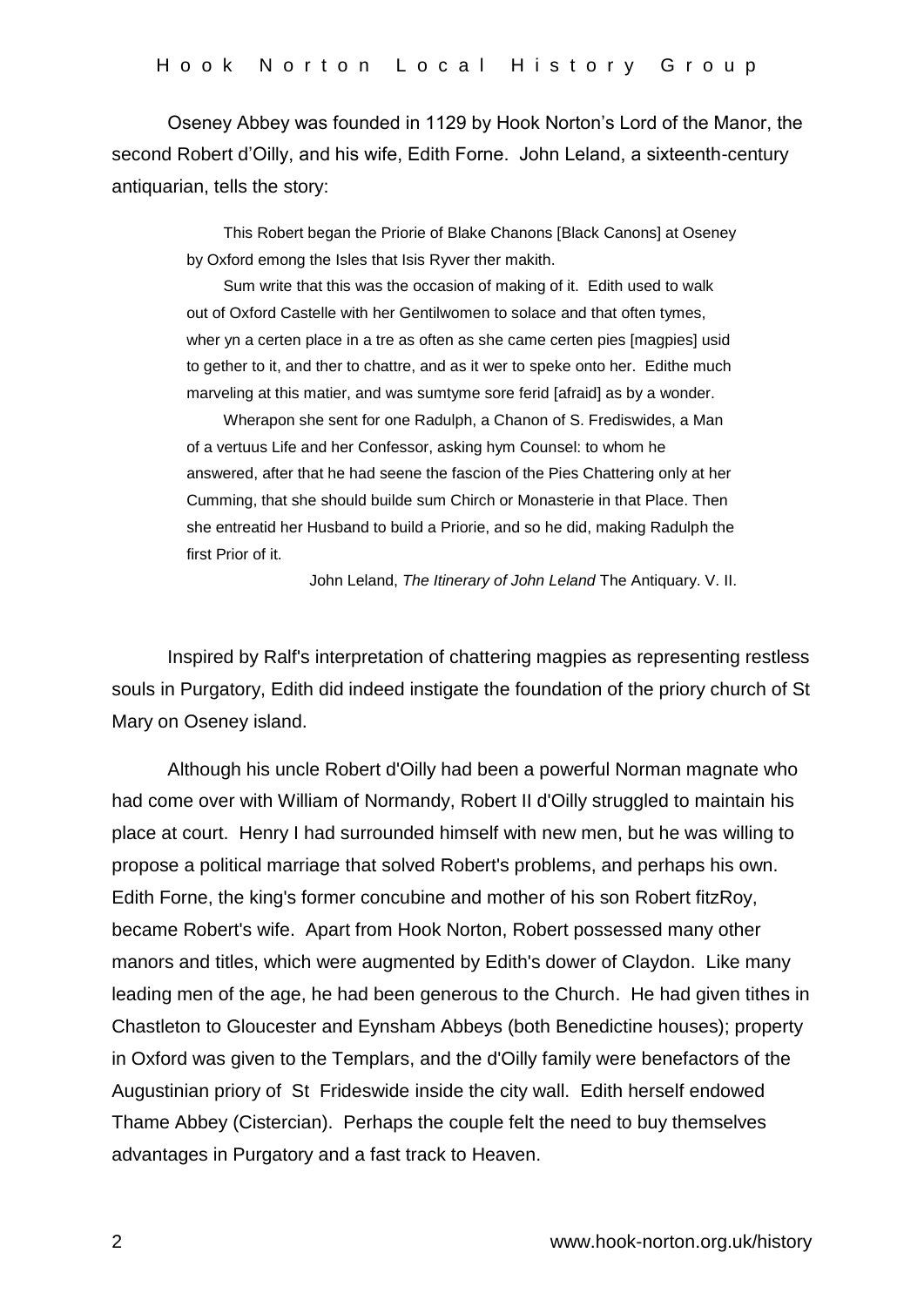Robert d'Oilly and his successors granted Oseney both its site just outside the city wall of Oxford and control of all the churches in their manors. The family continued to make significant gifts of land and, crucially, the right for the Abbey to hold a court for their own tenants independently of the lord of the manor's courts. In 1149 Henry d'Oilly added the collegiate church of St George, built by the first Robert d'Oilly within the castle at Oxford. In about 1154 Oseney Priory was elevated to the status of an abbey. In about 1220 another Henry d'Oilly made a gift to "my most dear chanons [canons] of Oseney" of all the tithes of hay, both of his demesne land, and of the tenants of his fee, in four of his manors (including Hook Norton) "to the susteyyng of thoo thynges the which ben necessarye In pitaunces and medicynys of brethren i-leyde in the infirmarye" at the Abbey. $2$ 

With the land and the churches came income, tithes and power; and controversy.

The growth of scholarship in Oxford enhanced Oseney's importance, though claims that it was instrumental in founding the university itself appear dubious. The Austin Canons in Oxford were keen scholars, principally in theology. Abbot Thomas Hooknorton played a leading role in the founding of the College of St Mary for Austin Canons at Oxford. Whatever its relationship with the schools being founded nearby, Oseney's most significant contribution was the letting of halls and chambers, a lucrative business. Councils were held at the Abbey: in 1222 there was a great council under Stephen Langton, the Archbishop of Canterbury, to discuss Lateran decrees; in 1252 the Benedictines held a council there.

There was also another worldly opportunity. The Abbey became a financial institution, acting rather like a bank. No interest was offered to the citizens who valued the security of depositing money with the canons, but the Abbey profited from investing in property in Oxford. It bailed out Henry II d'Oilly when he got into difficulties: as the fortunes of the barony of Hook Norton faded, Henry had contracted debts and was unable to fulfil his scutage obligations to the king:

 2 Andrew Clark (Ed.), *The English Registry of Oseney Abbey* (London,1913), p 88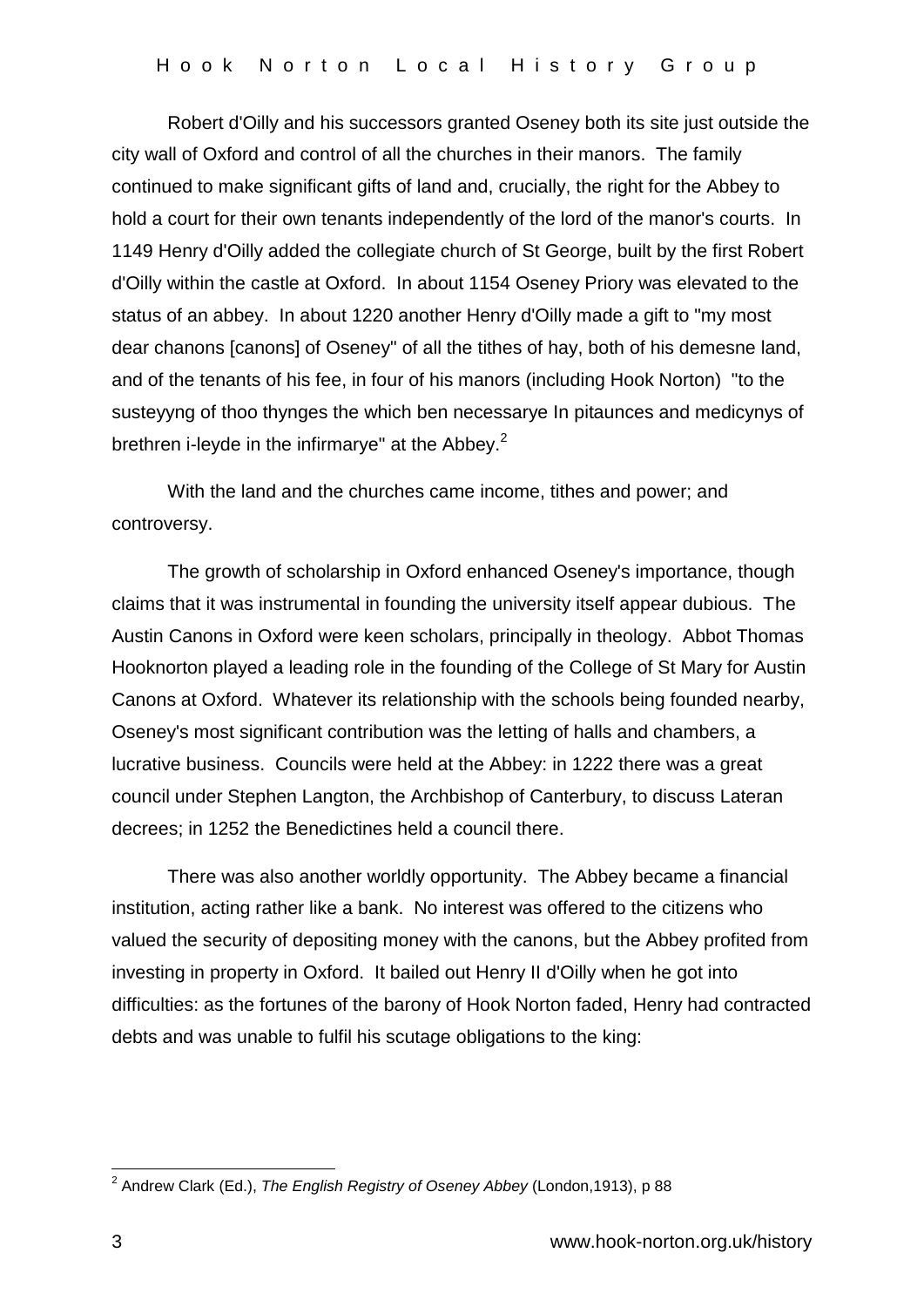And since the said canons wanted to be found neither ungrateful nor mean to me, their patron, in my great need, they have given me three hundred marks and rescued me and my lands from the hard hand of David the Jew of Oxford.<sup>3</sup>

There were ups and downs. Oseney was an excellent training ground. Six canons went to Waltham in 1177; seven years later Oseney provided the abbot as well. In 1213, after the interdict imposed by the Pope on England during King John's turbulent reign, the heads of four religious houses were appointed from Oseney. Between 1225 and 1247, canons from Oseney were elected to the priories of Newenham, Chacombe and Ivychurch and to the abbeys of Dorchester and Owston.

Other reports were not so positive. The Abbey was regularly inspected by the Bishop of Lincoln and sometimes found wanting. At the time of the visititation of February 1499, the Abbey was in debt and the buildings were in poor condition. Cutbacks were required. The Abbot's allowance for clothes, food, and fire was not to exceed 40 marks a year. His personal staff was reduced to a cook and a butler. He was told where to live. Specific budgets for the prior and the canons were introduced. There was to be no wining and dining of strangers on expenses. Canons were not allowed to go into Oxford without very good reasons. The prior was ordered to stay away from taverns and other fleshpots.

The original role of the Black Canons was to live in scattered community houses near the churches endowed to the order: though they did not act as parish priests, they would hold the advowson (the right to appoint the priest). In Hook Norton and other d'Oilly manors, the Abbey held not only the advowson and the right to tithes and other income from the land and buildings granted to them, it also functioned as an independent manor within the parish. Canons became estate stewards, managing the land and production of Abbey holdings and collecting rents of assize or other receipts from sales or fines from local officials. Margaret Dickins claims that nearly ten per cent of the Abbey's income came from Hook Norton. $4$ 

The Abbey's Court Rolls in the Bodleian Library record land transactions, minor misdemeanours and complaints dealt with by the Abbey's court in Hook

1

<sup>3</sup> Quoted in Dave Postles, *Oseney Abbey Studies* (Leicester, 2008) pp 12-13

<sup>4</sup> Margaret Dickins, *History of Hook Norton*, op.cit., p 47